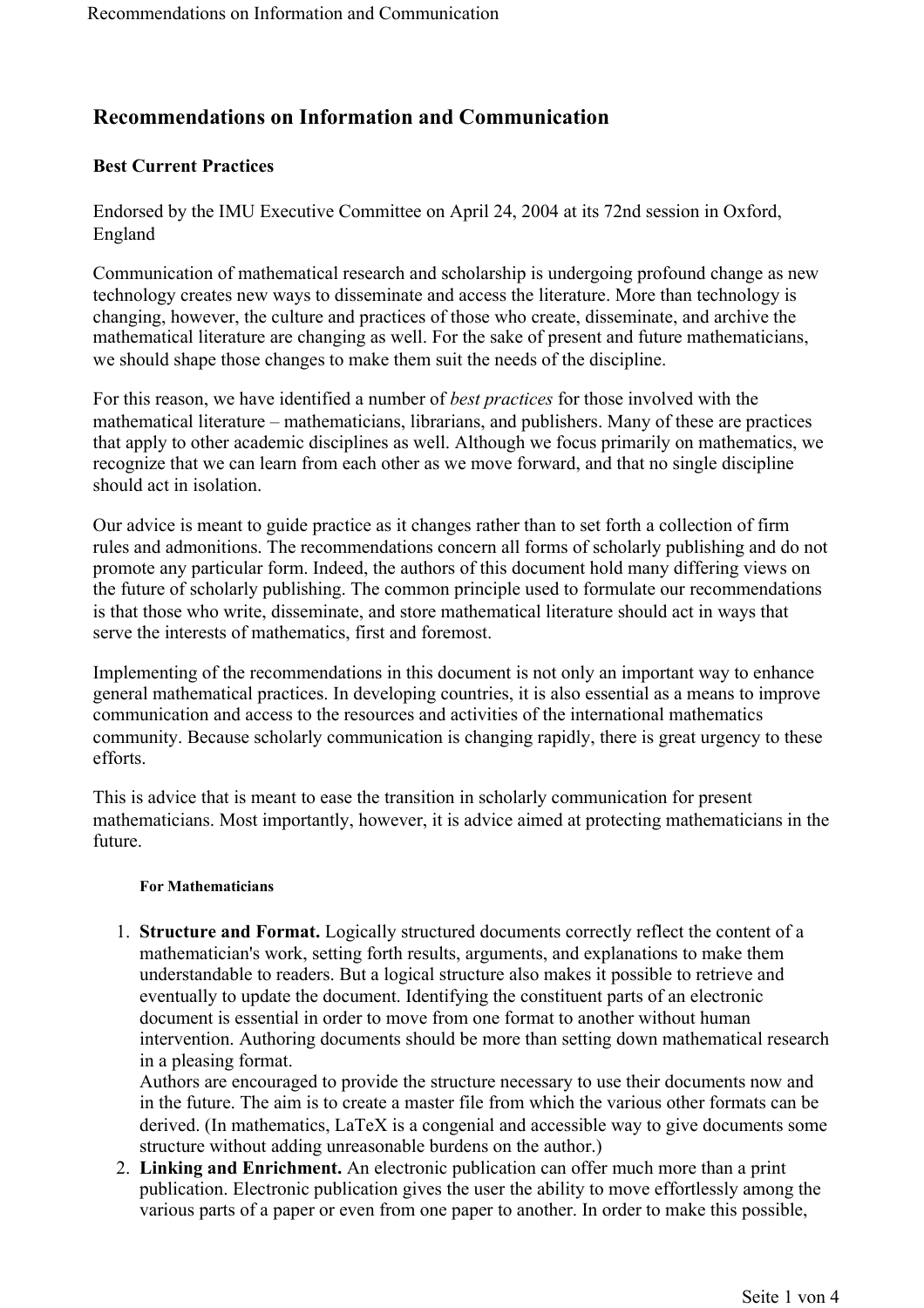however, someone must add the necessary information to establish links in the electronic version.

Adding links is easier when authors provide the information necessary to establish them. (Correct cross-referencing and citation in LaTeX transforms readily into hyperlinks, yielding enriched electronic versions of one's work. Hyperlinks may be used in PDF files as well.)

Moreover, electronic publication is not restricted by the constraints of the traditional print medium. This provides an opportunity to detail material that might otherwise be dismissed as "well known" and to add explanatory appendices. A little less easily, whenever appropriate, one may include graphic enhancements, animations, extensive data, tools to analyze that data, or even active examples that may be varied by the reader.

3. **Versions.** Online publication can lead to severe problems in citation, because the posted paper can be updated continuously until it bears little resemblance to the original, as an author corrects, adds, and deletes material without indicating that changes were made. As the mathematical literature grows, references to non-existent papers and results will eventually jeopardize its coherence.

To avoid this problem, papers that have achieved a sufficiently final state should be stored in an immutable form. This includes any paper to which others may make reference, whether published in refereed journals or posted as a preprint. If revisions subsequently are necessary, each released version should be clearly labeled with its own version number and old versions should remain available.

4. **Personal Homepages.** Mathematical communication is more than merely posting or publishing papers. Information about the mathematical community and its activities is valuable to all mathematicians, and it is now easier than ever to circulate and to find such material. This is true for mathematicians everywhere including those in developing countries for which these communications are crucial.

Mathematicians are encouraged to have their own homepage. Ideally, basic data on such a page (or on a "secondary" homepage) should be presented in standard form to allow ready automatic compilation into databases.

(Material found at http://www.math-net.org/Math-Net\_Page\_Help.html describes the Math-Net project, which provides standardized homepages for departments and institutes.)

5. **Personal Collected Works.** Mathematics ages slowly. Access to older literature is important for most mathematicians, and yet much of the older literature is likely to remain unavailable in electronic form in the immediate future. Mathematicians can change that by taking collective action.

Whenever legally and technically possible, mathematicians are encouraged to scan their old (pre-TeX) papers and post them on their homepages, making their "collected work" readily available to all. This relatively small effort on the part of every mathematician will provide enormous benefit to the entire community.

The Call to Mathematicians found at http://www.mathunion.org/ provides further information.

6. **Preprints and archives.** Mathematical writing is ineffective if it is not communicated. A generation ago, the photocopier made it easy to send preprints to one's peers. Today, as a substitute, we have departmental servers, homepages, and public archives. (The arXiv http://arxiv.org/ is one prominent example.)

It is a good practice to place one's preprints both on a homepage and in an appropriate archive. Either copy serves to communicate the mathematics to one's peers, but the public archive will make it more likely that others can reference your work in the future. This practice is particularly significant for those mathematicians with limited access to scholarly journals. The entire mathematics community should encourage and support specific actions designed to help in this effort, for example, by: establishing "mirror" services of the main preprints servers that provide quick access to users of electronic services. National mathematical societies and academies in developing countries need to impress on their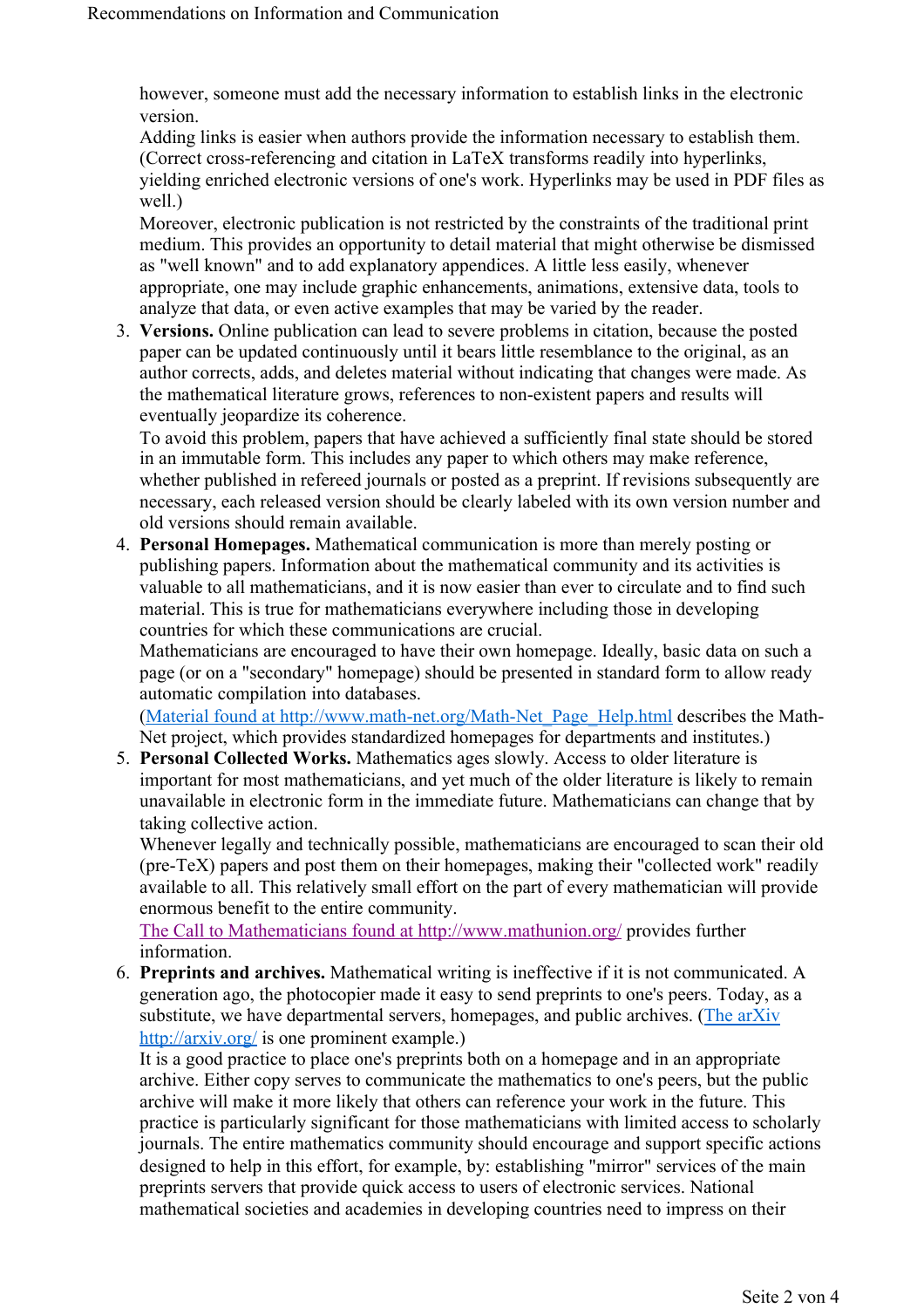governments the need to establish the infrastructure necessary to provide high speed connectivity among academic institutions.

7. **Copyright.** While copyright is a complex subject that is far removed from mathematics, copyright law and policy can profoundly affect the ways in which mathematics is disseminated and used. Copyright is important for mathematicians. Authors should be aware of the basic principles of copyright law and custom. Decisions about copyright for one's own work should be made thoughtfully. The material found at http://www.mathunion.org/fileadmin/CEIC/Publications/Copyright\_Recommendations.pdf serves as a good reference.

#### **For Librarians and Mathematicians**

8. **Journal Price and Policy.** Libraries have limited budgets, which often grow more slowly than the prices of journals, forcing libraries to cancel subscriptions. The cumulative effect of cancellations goes beyond individual institutions because it shifts costs to an ever smaller number of subscribers, accelerating the process of price increase and cancellation. Journal prices matter to all mathematicians.

When deciding where to submit a paper an author may choose to be aware of a journal's standing and impact, but an author also should take account of a journal's price (as well as its general policies, including archiving). In addition, one might consider a journal's price and policies when considering whether to referee or serve on an editorial board.

- 9. **Validation.** Publication and peer review processes are increasingly detached. The emergence of overlay journals, archival preprint servers, and other new structures of publication raise new and pressing questions about the appropriate forms of validation. These are important issues for all scholarship, but even more important for mathematics since it is essential to know which parts of the mathematical literature are valid. Both mathematicians and decision makers need to be alert to the distinction between posting and providing validation. Editorial boards should be explicit about the form and the level of validation they provide for papers and make this information plain to all users.
- 10. **Statistics.** Electronic delivery of information has changed the nature of statistics available to assess the usage and the "value" of academic literature. Gathering statistics from the Internet is notoriously complicated, and even those who are knowledgeable about the pitfalls can be inadvertently or intentionally misled. As librarians and other decision makers increasingly rely on web statistics (such as the number of hits, page accesses or downloads) it is important to be informed about the nature of such measurements and the difficulty in gathering and interpreting them. Moreover, the value of a particular resource is often not best measured by simply counting the number of times it is currently used in some way. This is especially true in a field like mathematics in which current research continues to play such a significant role far into the future.

Given that statistics, while subject to misuse, are valuable and will be used, it is important that mathematics researchers and research librarians are alert to these rapidly changing issues and are prepared to make appropriate arguments for mathematics.

# **For Publishers and Mathematicians**

11. **Partial Access**. Many journals restrict access to (paying) subscribers. As the web of mathematical literature grows, however, it will be increasingly important for all mathematicians to navigate that web, whether or not they have access to complete articles. This allows mathematicians to obtain basic information about an article, even when they do not belong to institutions with the financial resources to subscribe to a given journal. As such, it is especially advantageous to mathematicians from the developing world. Journals should provide unrestricted access to tables of contents, abstracts of papers, and